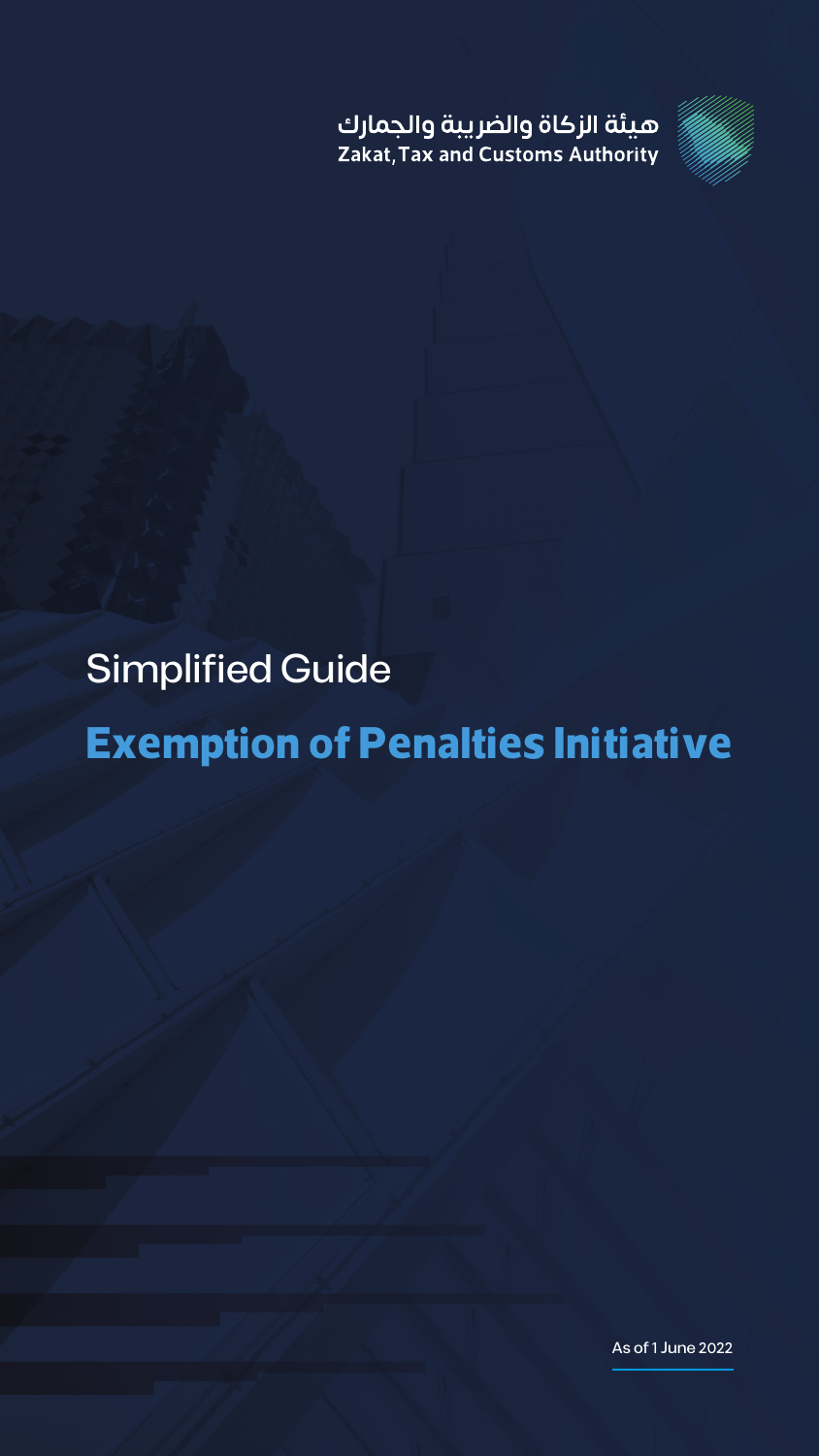

regard to re-launch of

#### **Cancellation of Fines and Exemption of Penalties Initiative**

which is part of incentive initiatives taken by Zakat, Tax and Customs Authority ("ZATCA") to mitigate the financial implications resulting from COVID-19 that affected the establishments. This is for a period of six (6) months, as of 1 June 2022.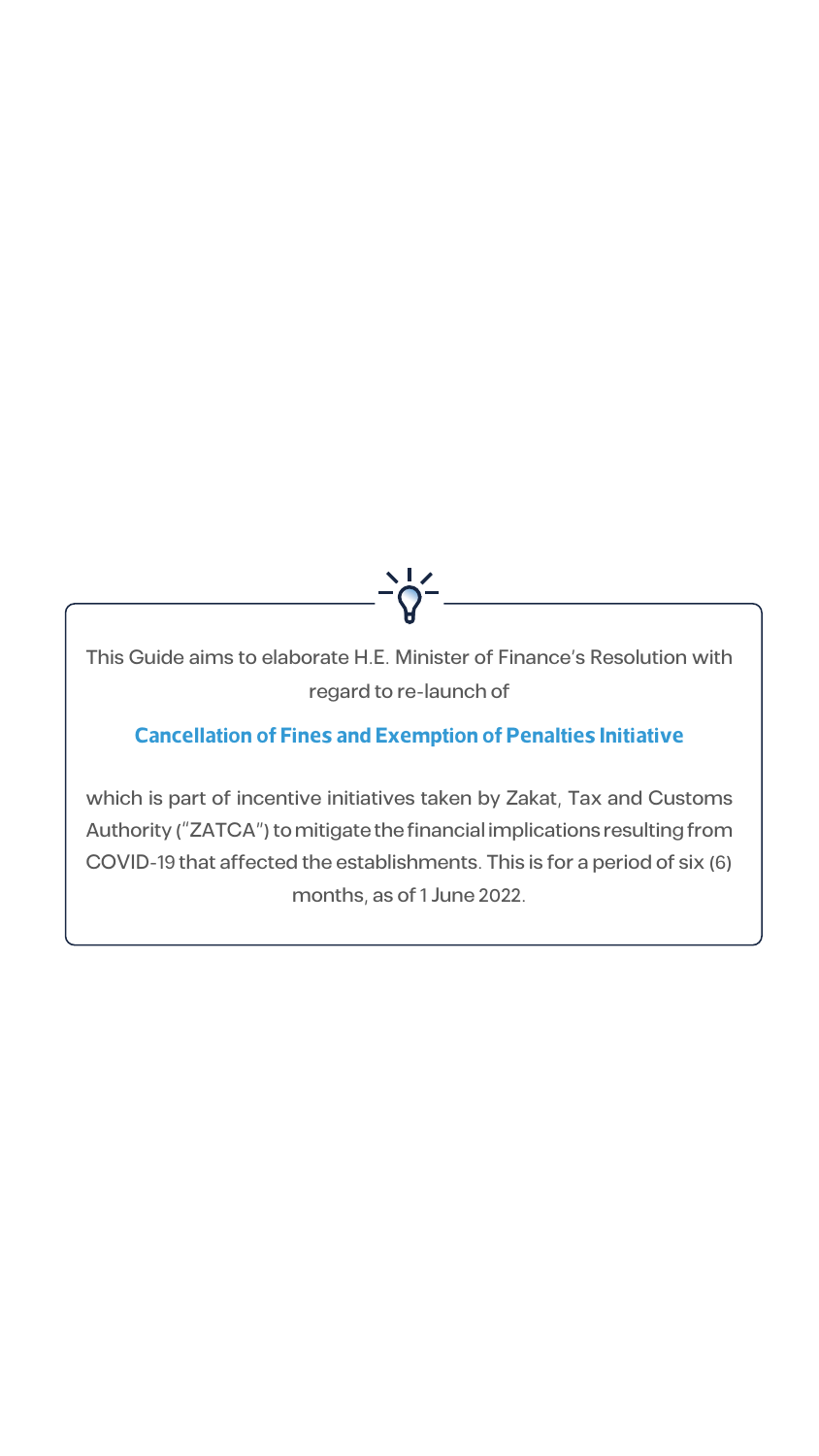### Rectifying the status of your establishment

### exempts you from fines



### Take advantage of **Exemption of Penalties Initiative**

During the period

**1 June 2022 - 30 November 2022**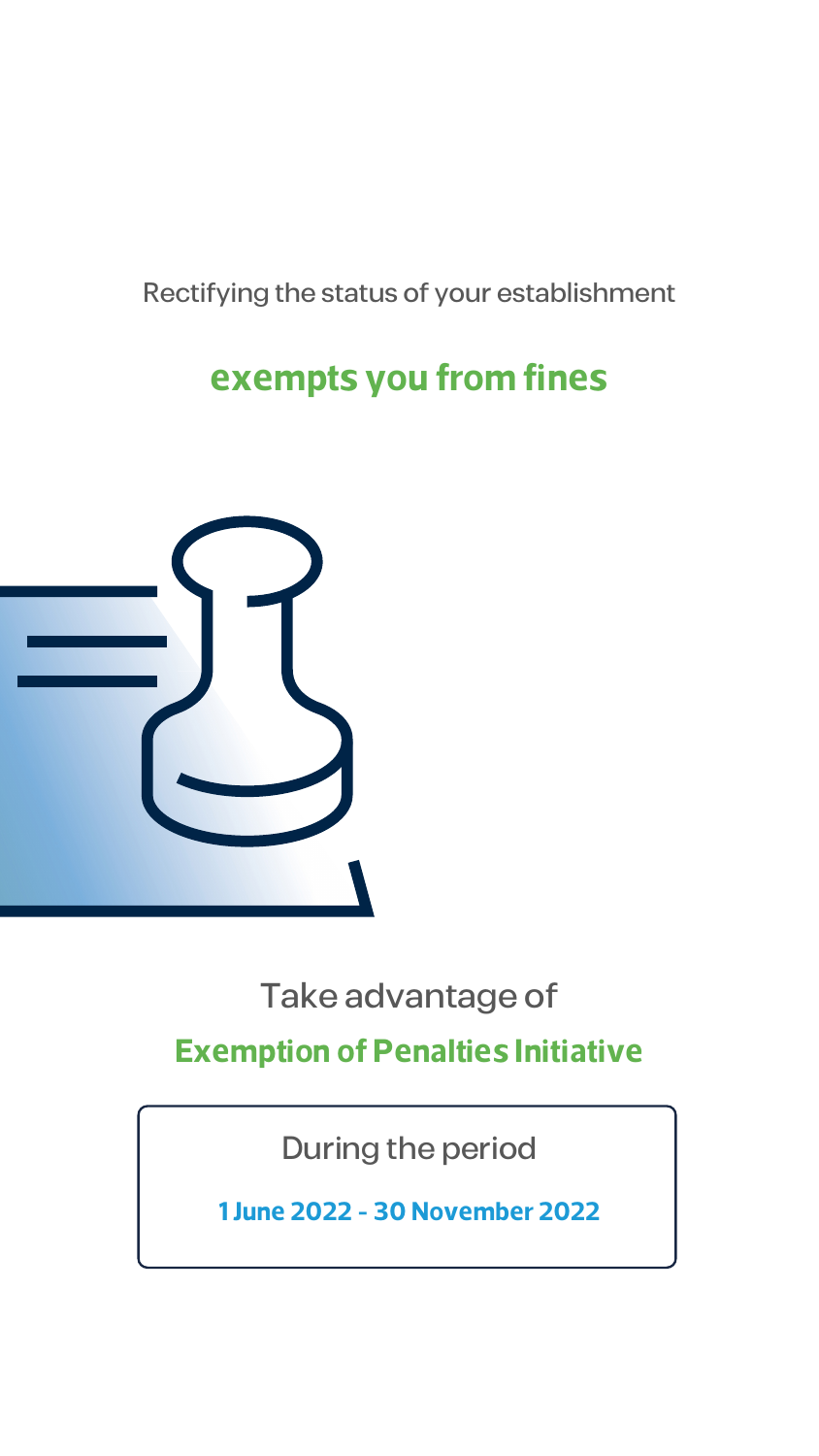### **Table of Contents**

| <b>Highlights of the Resolution</b>                          | 05 |
|--------------------------------------------------------------|----|
| Types of taxes included in the Initiative                    | 06 |
| <b>Initiative Exclusions</b>                                 | 06 |
| Conditions for Benefiting from the Initiative                | 06 |
| Tax due installment steps                                    | 08 |
| <b>Field Detection Violations included in the Initiative</b> | 09 |
| <b>Illustrative Examples of the Initiative</b>               |    |



To go to the Section, click on its title

**4**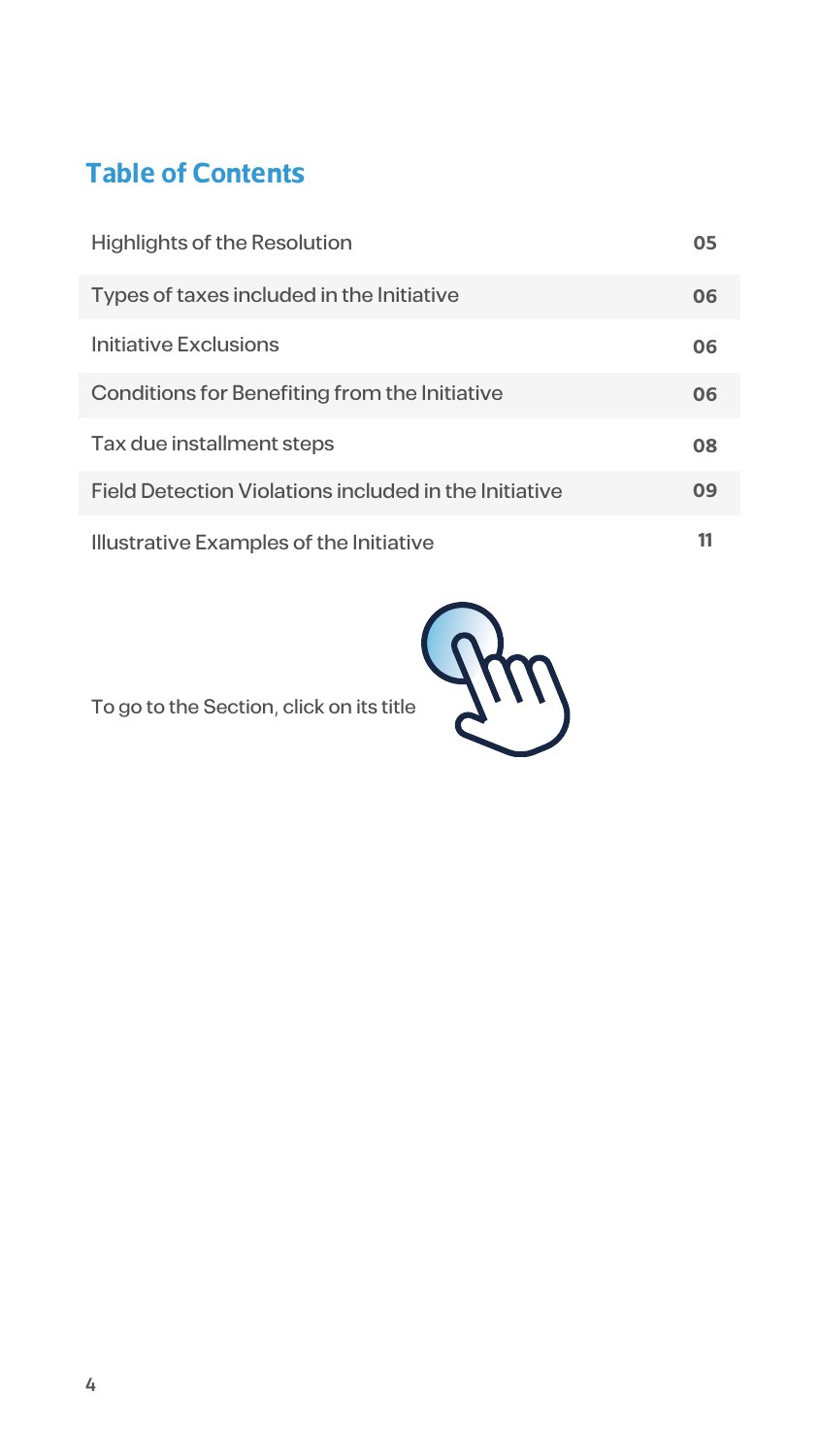





- **1. Exemption from unpaid fines, including:** 
	- **Exemption** from fine resulting from late registration in all Tax systems or Tax laws?
	- **Exemption** of payment delay fines and delay in filing a tax return in all tax systems;
	- **Exemption** from fine resulting from correcting VAT return; and
	- $\bullet$  **Exemption** from fines resulting from field detection of violations of VAT and e-invoicing.
- **2. Exemption shall be subject to specific conditions, including but not limited to:** 
	- Registering in the tax system where registration was required for non-registered persons.
	- Filing all tax return that shall be filed to ZATCA and which have not been previously filed and/or correctly stating all unstated taxes, and paying the full tax debt principal associated with the tax return to be filed or amended to correctly state the tax liabilities due.
- 3. All dues may be paid in installments according to a specific schedule approved by ZATCA in accordance with ZATCA's applicable rules and procedures, provided that the request for paying in installment shall be submitted to ZATCA and ZATCA's approval thereof shall be issued during the initiative period, i.e. before end of 30 November 2022.
- 4. The Resolution shall remain effective for six (6) months.
- 5. The Resolution shall become effective as of 1 June 2022 and shall expire **2022. November 30** on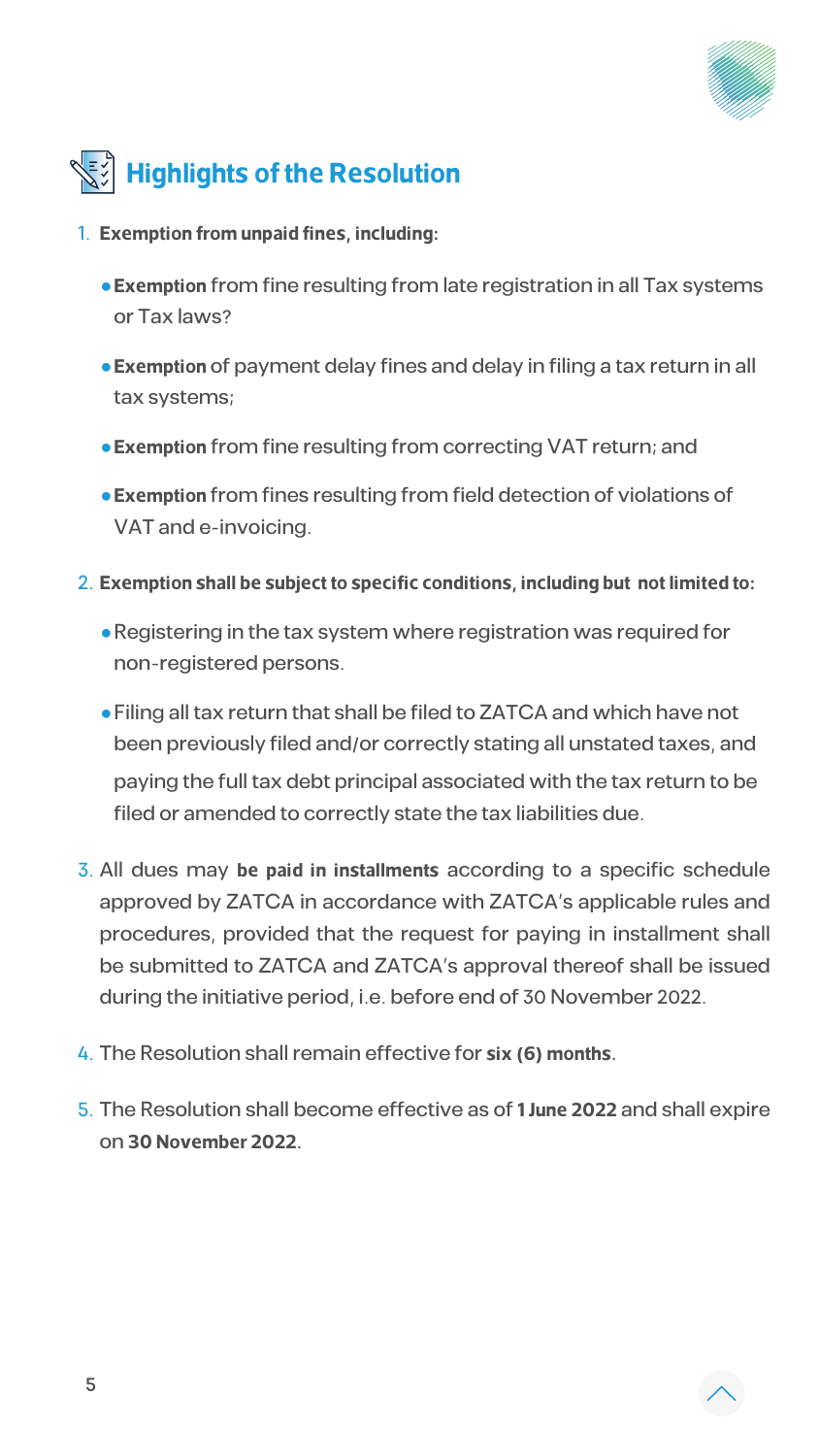







- Fines paid before the effective date of this Initiative;
- Fines resulting from Tax Evasion violations;
- Fines of late payment associated with the tax principal included in an installment plan, which becomes payable the initiative expires on 1 November 2022.

## **Conditions for Benefiting from the Initiative**

#### **The taxpayer shall be exempted from:**

- **Late registration fines in the tax systems, provided that the following** conditions shall be met:
	- 1. Registering and specifying the date on which the registration was required;
- 2. Filing all tax returns past due;
- 3. Paying the full tax debt principal resulting from the submitted returns;
- **The taxpayer shall be exempted from the fines of delay in filing the tax return** which must be filed to ZATCA prior to the effective date of the Initiative for all tax systems, provided that the following conditions be met:
	- 1. Submitting all declarations and Paying the full tax debt principal associated with the fine resulting from submitting;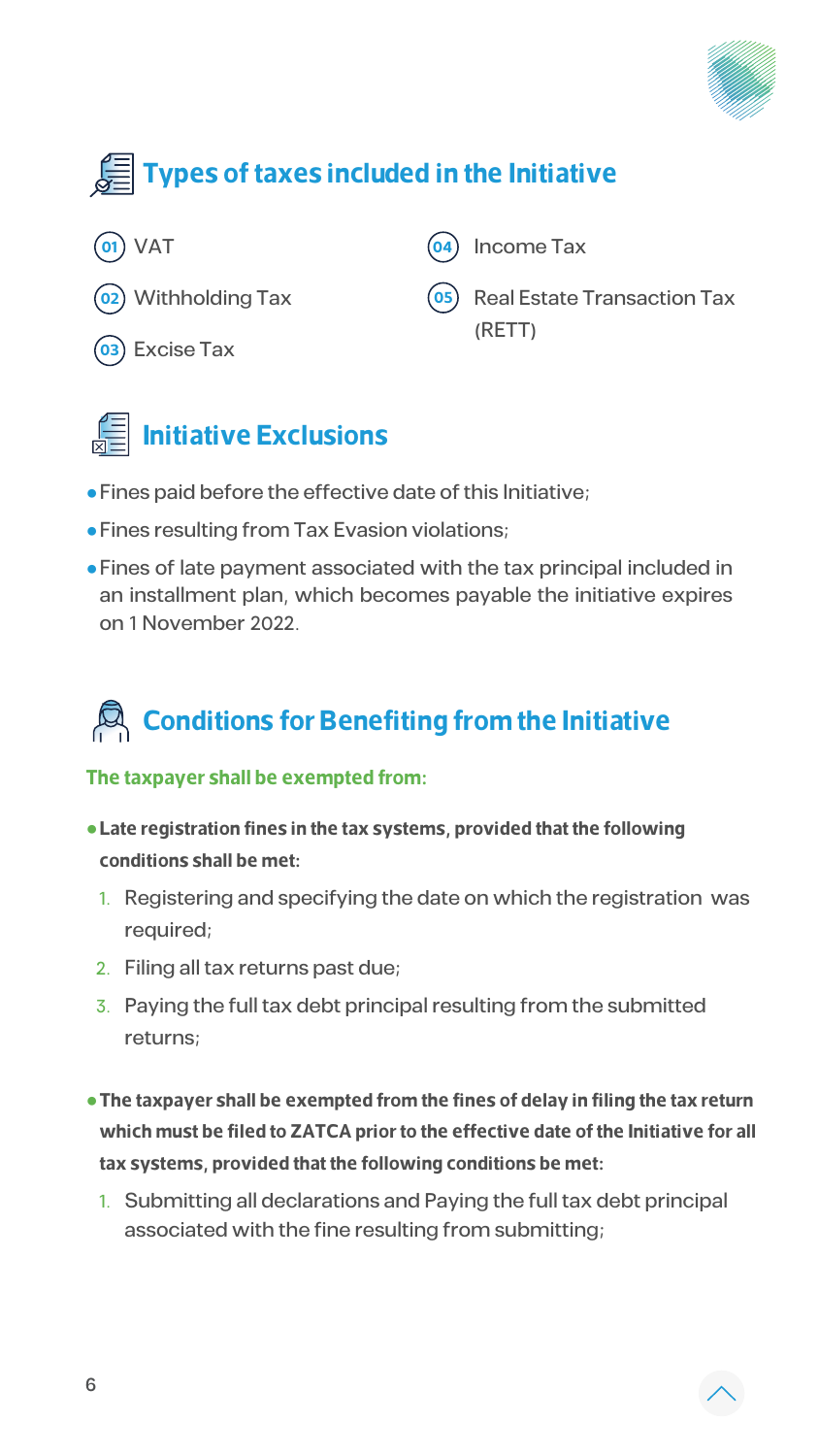

- **The taxpayer shall be exempt from fines for late payment related to a** tax return due to ZATCA prior to the effective date of the Initiative for all tax systems, whether the unpaid amount resulted from disclosure by the taxpayer or from reassessment by ZATCA, provided that:
	- 1. Paying the full tax debt principal associated with the unpaid fine resulting from delay in filing, self-disclosure or ZATCA's .assessment
- **The taxpayer shall be exempt from the fine of correcting VAT returns,** whether the amendment was made by the taxpayer as a result of disclosure thereby or as a result of an amendment by ZATCA, provided **:that**
	- 1. The full tax debt principal resulting from correction be paid;
- **The taxpayer shall be exempt from unpaid fines resulting from field** detection of VAT and E-Invoicing violations, provided that:
- 1. The taxpayer shall have neither any unfiled returns to ZATCA, nor an outstanding tax debt principal. In case that the taxpayer has unfiled returns or an outstanding tax debt principal, the taxpayer may benefit from the exemption only through filing all unfiled returns.
- 2. Paying any outstanding tax debt principal.

A request for paying the dues in installments may be submitted and approved by ZATCA prior to expiry date of the Initiative, while adhering to the installment plan which may not be canceled as a result of delay in paying the installments.

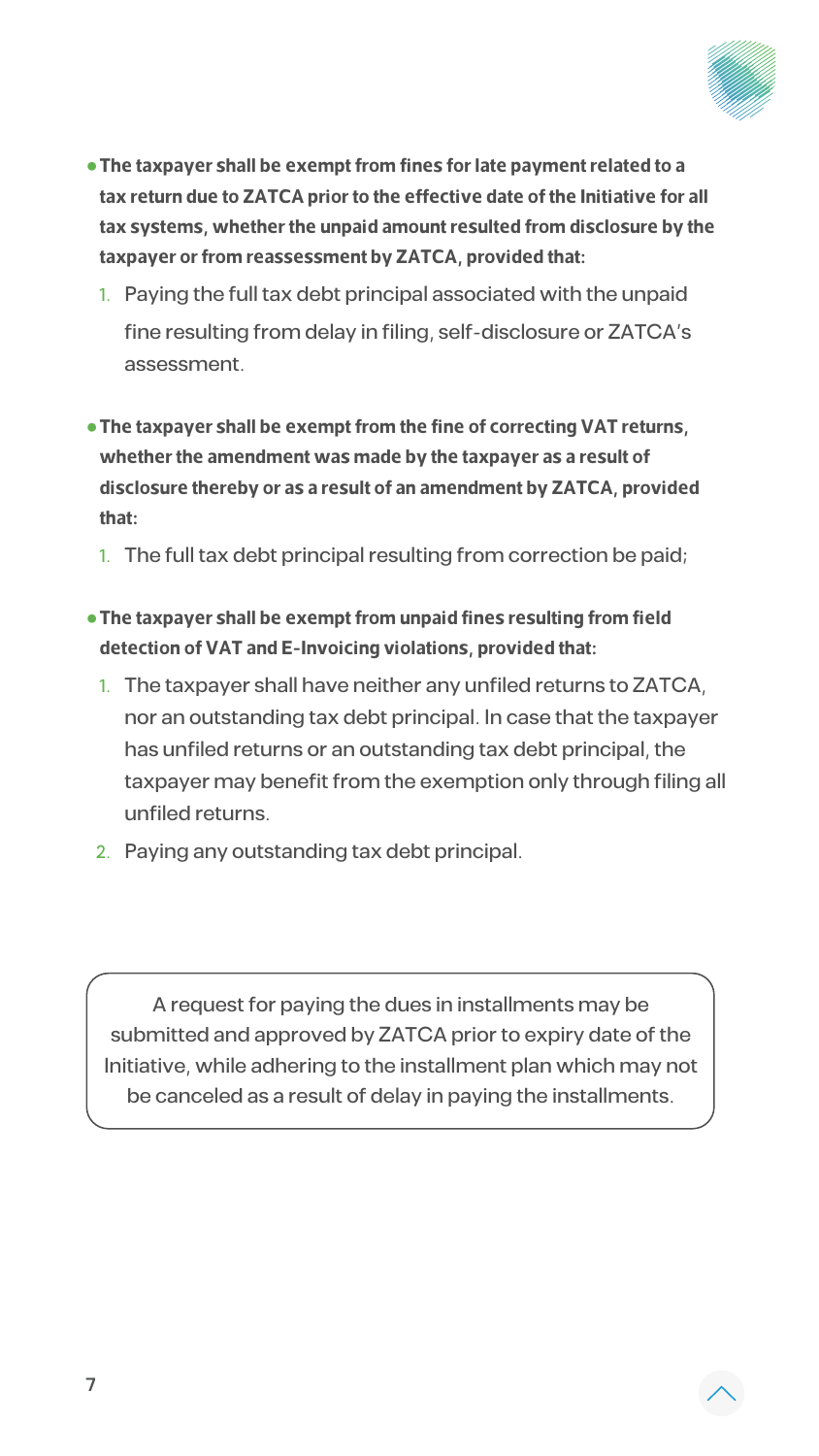





- The taxpayer shall provide tax due installment plan to ZATCA through the initiative period.
- The installment plan is to be reviewed and approved by the competent team in ZATCA to make sure the taxpayer is qualified for the installment plan.
- The payments shall be scheduled under certain months as per the procedures and conditions of the tax due installment.
- The taxpayer shall comply with the plan adopted and pay each installment on the due date as agreed with ZATCA.
- 5. In case of cancellation of the installment plan by ZATCA, due to the lack of taxpayer's compliance, ZATCA shall calculate all the fines due to the unpaid amounts as of the initiative expiry date and retroactively as of the original payment due date.
- 6. In case of complying with the installment plan with ZATCA by the taxpayer, to its end, all the fines calculated shall be cancelled as of the original due date, while ensuring the calculation of the payment delay fine as per all the tax laws on the unpaid amounts until the initiative expiry date. The installment shall be paid on 1 December 2022, and only as of such commencement date (new payment due date).

We advise that the months included in the taxpayer's schedule plan shall be within the exemption initiative period (6 months as of the initiative effective date), in order not to apply the payment delay fines to be calculated on the dues scheduled to be paid after the initiative expiry on 30 November 2022.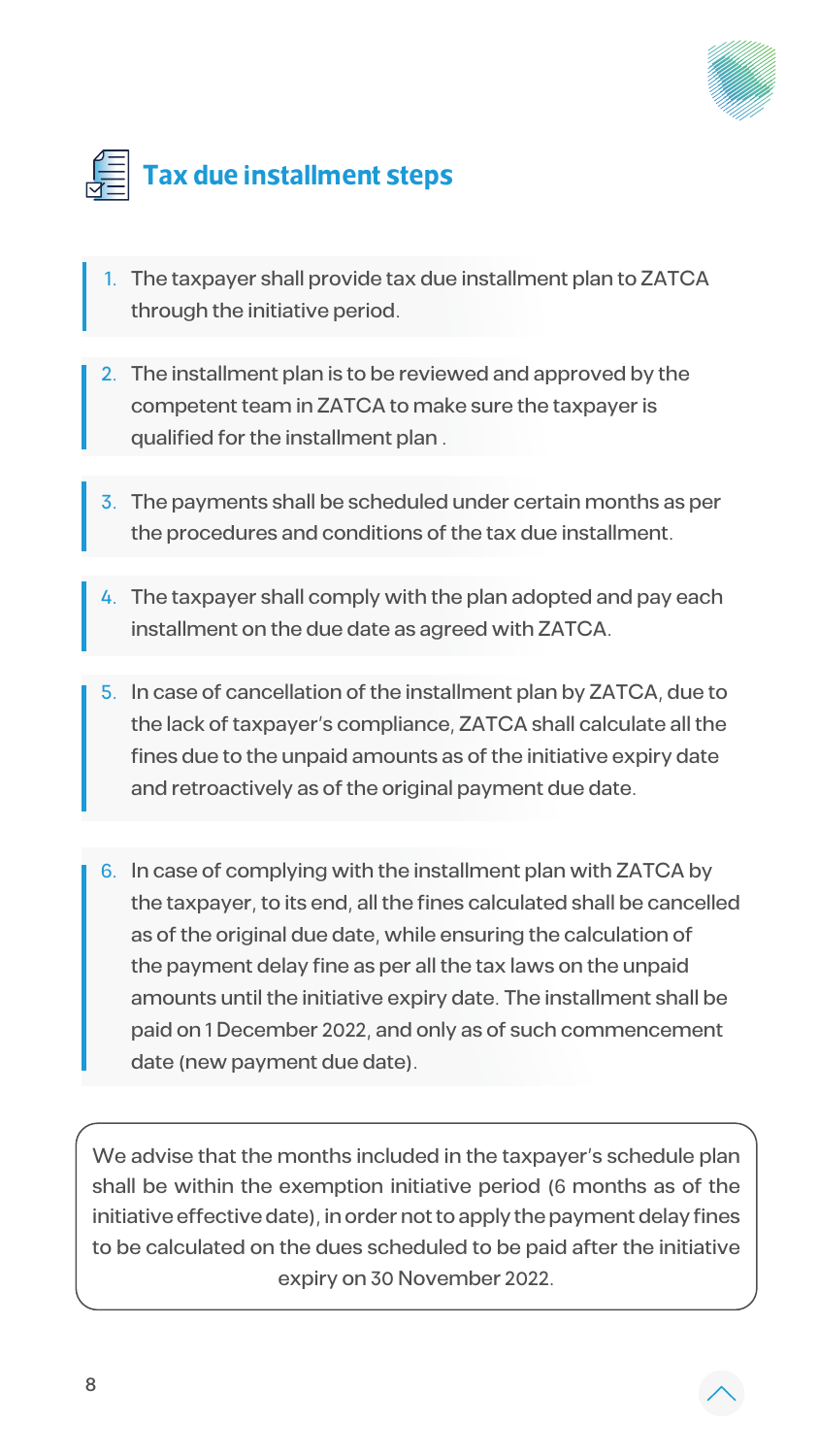

### **Field Detection Violations included in the Initiative**

The violations are divided into the following:



The value added tax (VAT) violations as per the common provisions, **:including**



**Failure to maintain the** accounting invoices, records and document through the maintenance period specified in the regulation

Failure to issue or provide the credit and debit notes to the client.



Prevention or hindering ZATCA employees from performing their functional tasks and duties.





Violation of any other provision of the VAT Law or Regulation.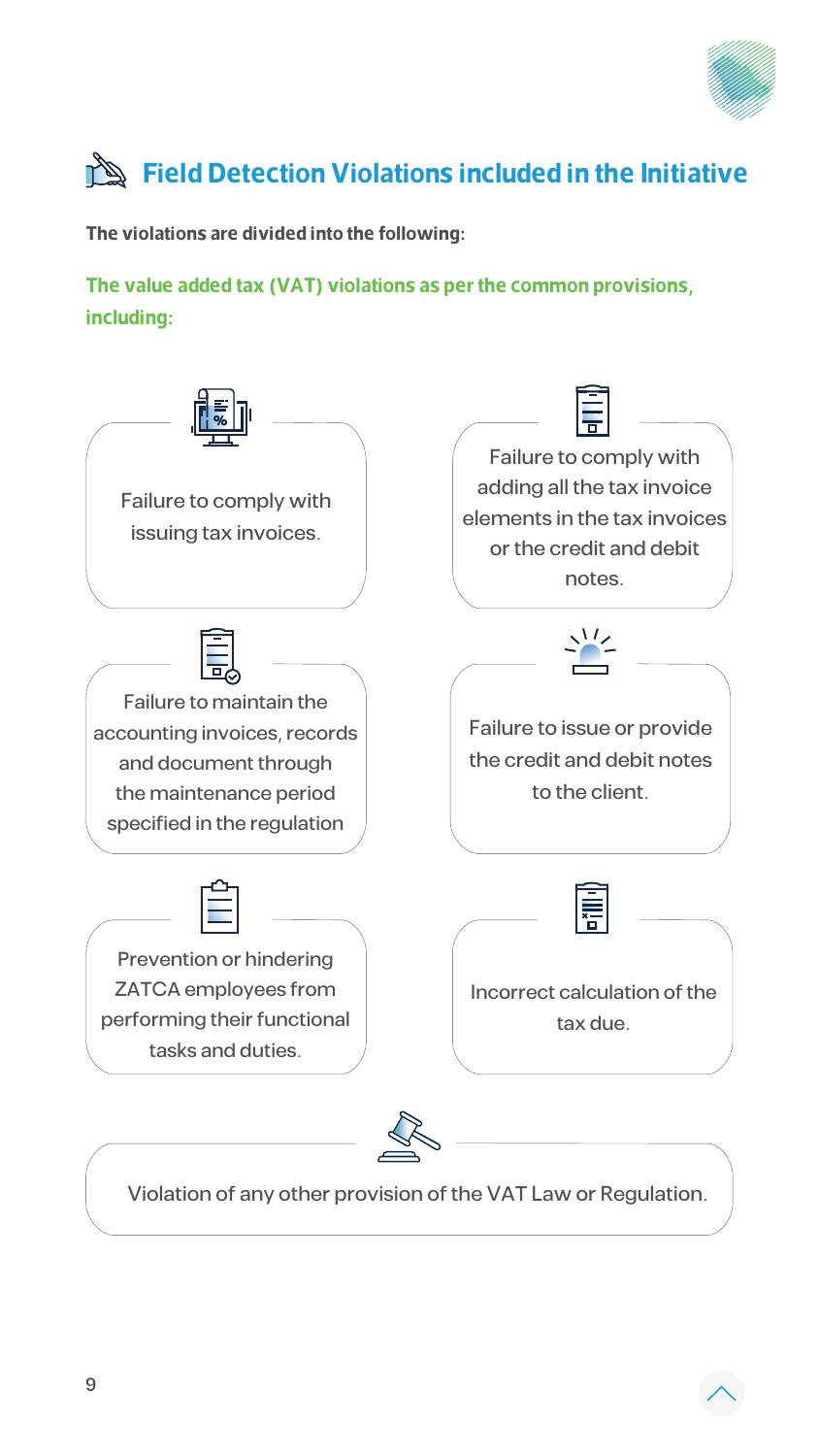

#### **VAT violations of the E-invoicing Provisions, including:**

**Failure to issue and** maintain invoices and notes electronically maintaining of the e-invoices and notes as per the format provided in the Law.

**10**

 $\sqrt{1/2}$ 



Failure to comply with maintaining E-invoices and notes according t the draft provided for in the Law.

**Failure to inform ZATCA of** any malfunctions that hinder the process of issuance of e-invoices and notes.





Inclusion of the prohibited functions in the e-invoicing system used to issue and maintain the invoices electronically.

Removal or amendment of the e-invoices and notes after issuance.



Violation of any other provision of e-invoicing and implementing

resolutions thereof.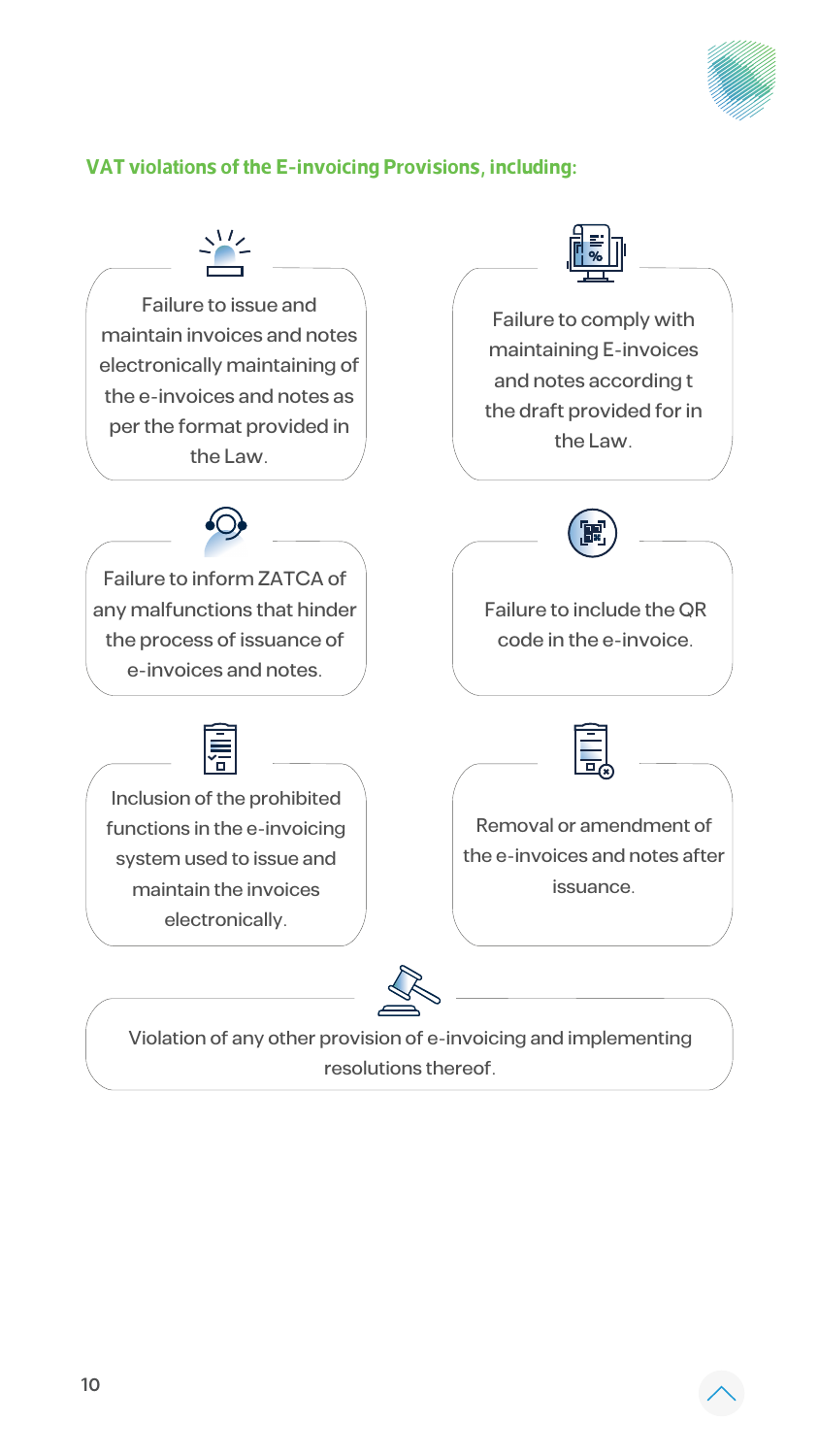

# **Illustrative Examples of the Initiative**

**11**

#### **1 Example**

Saad has an establishment for selling fragrances, was late in submitting the VAT return of 2021 Q3. Saad desires to benefit from the recent exemption initiative; therefor, he has submitted his returns to ZATCA and paid the tax dues, through the specified period to benefit from the exemption, which will end on (30 November 2022).

#### **The establishments payable fines**

- **Declaration submission delay fine** = up to 25% of the tax to which the establishment shall issue a declaration.
- **Tax due payment delay fine** = 5% of the unpaid tax amount of each month or a part thereof until the actual payment.



The establishment shall be exempted from the previous fines, due to the returns submission and the full payment of the tax due principal through the specified period to benefit from the exemption.

#### **2 Example**

A soft drink company has delayed to pay the tax dues of the excise tax returns for the 2021 (November/ December) tax period (6), which shall be paid on (15 January 2022) as a maximum. After the issue of the exemption initiative from fines on (1 June 2022). The company has desired to benefit from the initiative and pay the tax dues during August 2022 in the specified period to benefit from the exemption initiative.

#### **Establishment payable fines**

**• Tax due payment delay fine** = 5% of the unpaid tax amount of each month or a part thereof until the actual payment.



The taxpayer will benefit from the exemption of the delay payment fine, due to the full payment of the tax due principal through the specified period to benefit from the exemption.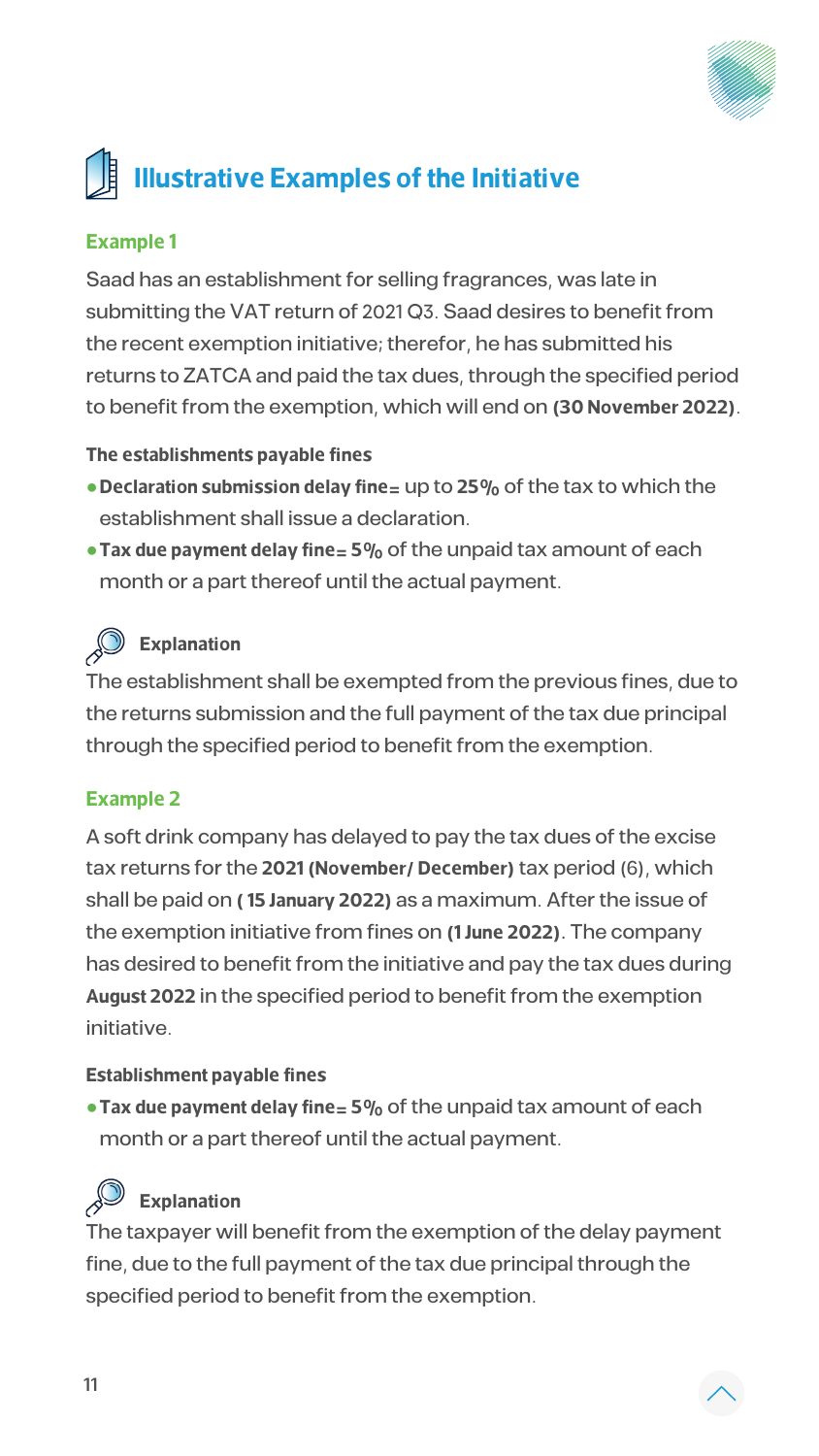**12**



#### **3 Example**

Fahad is the owner of a coffee shop, and is in compliance with issuing invoices in a legal proper manner, however, he sometimes does not maintain the invoices and documents issued, and some of the invoices has been partly damaged. In the first time, he was notified of the violations, and after 3 months, he has not remedied such mistake, hence, another violation and a fine of SAR 1000 has been issued. Fahad has paid before the date of the initiative effective date, and in the third field visit, it has been clear that such violation has not been remedied. Accordingly, ZATCA has imposed a non-compliance fine of SAR 5000 before the date of the initiative .commencement

#### **Establishment payable fines**

• Issuing two non-compliance violations against Fahad in the amounts of SAR 1000 and SAR 5000, due to continuation of the same violation, even-though 6 months have passed since fahad

was notified of the violation.



The taxpayer may benefit from the exemption period (from 1 June 2022 to 30 November 2022) with regard to the unpaid fine of SAR 5000, provided that all the taxpayer's tax returns shall be submitted to ZATCA. The taxpayer shall have paid the tax due accordingly. In case of failure to submit any returns or pay any tax due principal, the same shall be submitted or paid to ZATCA to be exempted from the fine.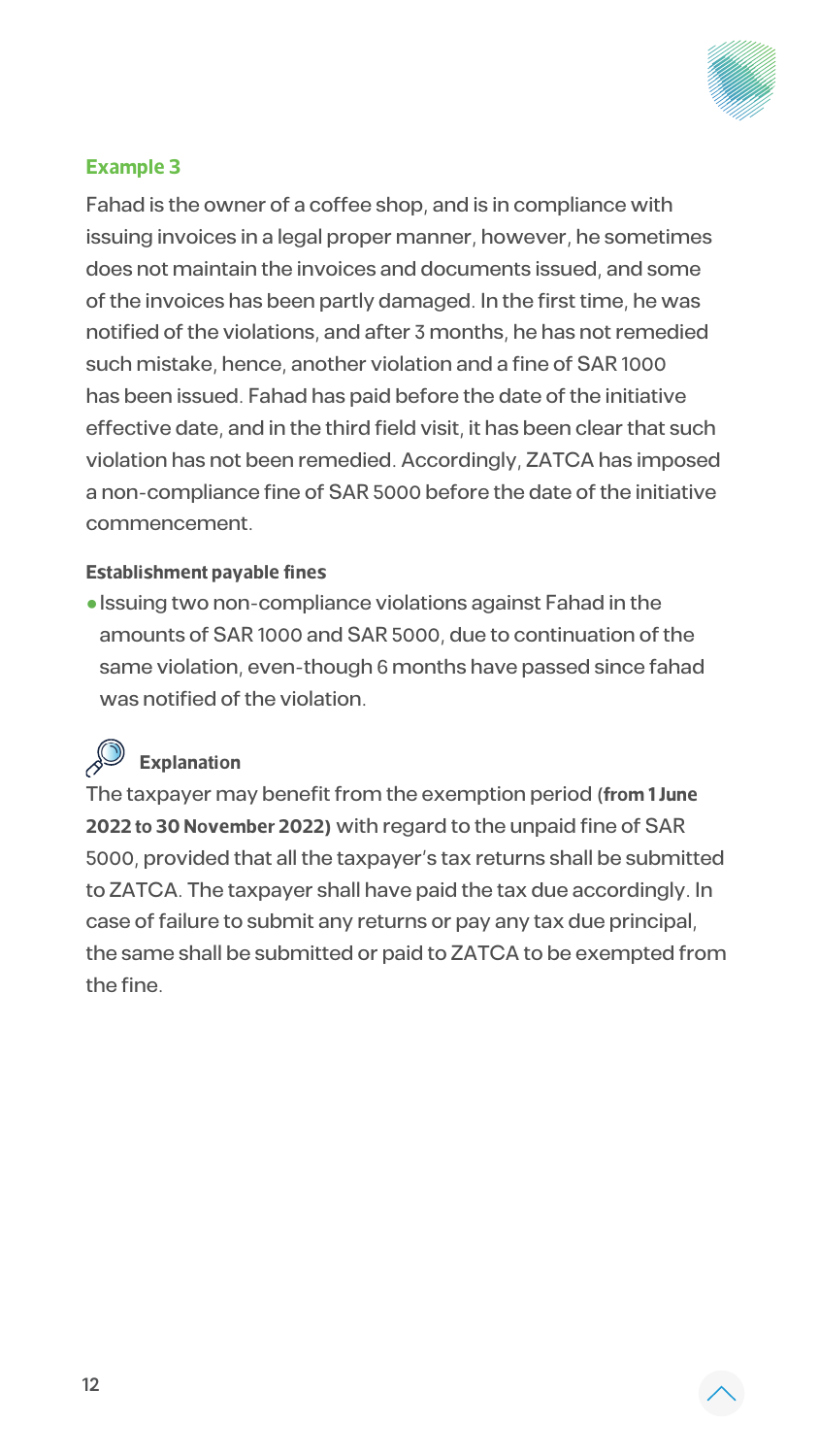**13**



#### **4 Example**

An establishment operating in KSA has not disclosed the number of its tax obligations in respect to withholding tax to ZATCA, after the internal the auditor performed the regular internal audit. Consequently, the non-disclosure of tax due in proper time will result in calculating a payment delay fine, in case ZATCA detects such amount during the auditing or if the establishment amends the return of the relevant period.

#### **Establishment payable fines**

• Imposing a payment delay fine as per the Income Tax Law.



The establishment may benefit from the fine exemption period (from 1 June 2022 to 30 November 2022), provided the establishment amends the relevant tax return and disclose and pay the tax due to ZATCA prior to the initiative expiry date. In addition, the establishment may submit a tax due principal installment plan request to ZATCA, provided that the request shall be submitted and then approved by ZATCA through the initiative period. The facility shall comply with the payment dates agreed with ZATCA as per the approved installment plan.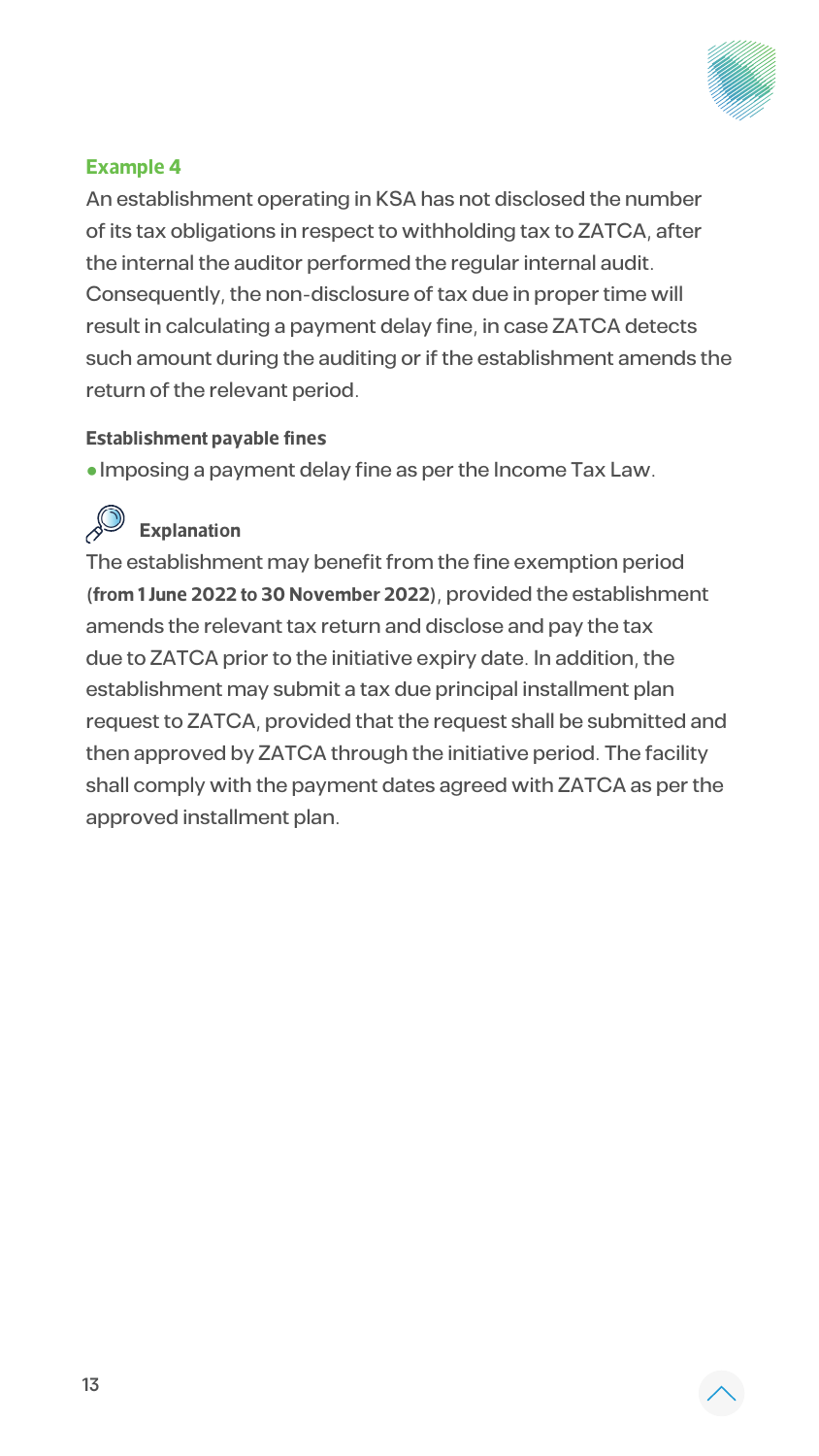**14**



#### **5 Example**

Ali has a supermarket, and he has delayed to submit a number of VAT returns through 2022. After issuing the decision of fines exemption initiative on 1 June 2022, he has desired to benefit from submitting the returns and pay the due tax accordingly through the installment scheduling request commencing in September 2022 and end in February 2023.

#### **Establishment payable fines**

- **Declaration submission delay fine** = up to 25% of the tax to which the facility shall issue a return.
- **Tax due payment delay fine** = 5% of the unpaid tax amount of each month or a part thereof until the actual payment for each tax period.



The taxpayer shall be exempt from the fines calculated on the

facility as of the due dates until the initiative expiry date on (30) November 2022), provided that he shall submit all returns and provide an installment request to be approved by ZATCA prior the initiative expiry date. In addition, the taxpayer shall comply with the installment plan for all the dues scheduled through the initiative period. Knowing that the payment delay fine will be calculated in the amounts scheduled needed to be paid after the initiative expiry date and until the full payment completion as per the scheduling agreed with ZATCA  $(5\%$  for each month or a part thereof).